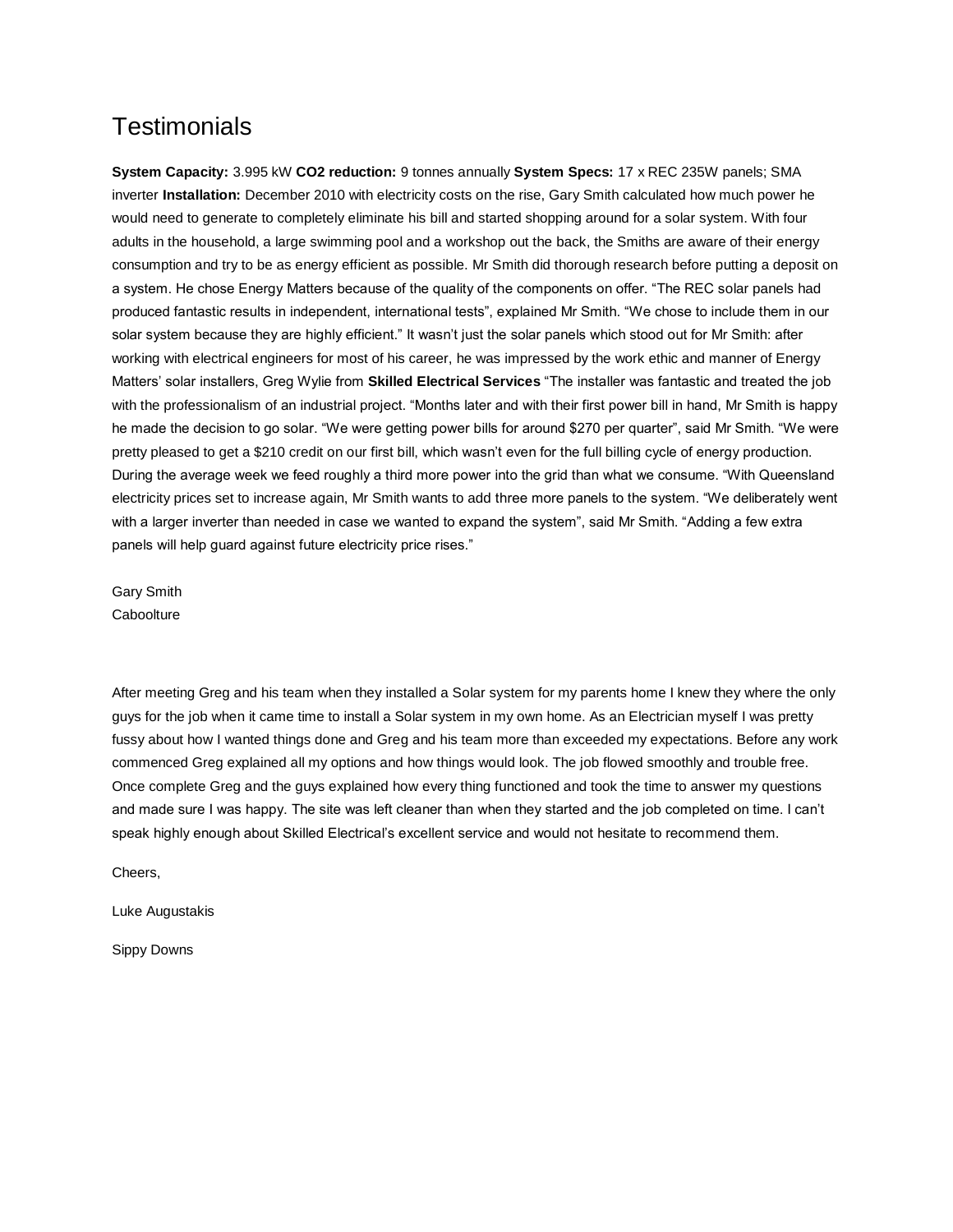"After we decided to install a 5KW solar PV system to get rid of our home's power bills, we quickly discovered that was the easiest part. Our real problems started when we then tried to find a reputable solar company to do the work. To cut a long story short, after being constantly mucked around for well over 6 months by a number of other solar companies, all of who's, 'shiny gold-toothed, flash-rat suited salesmen' promised us the world, but delivered absolutely nothing but a lot of hot air and blatant lies to us, it was like a sudden breath of fresh air to finally talk to Greg Wylie from Skilled Electrical Services. Greg is definitely an honest 'straight shooter' who quickly gave us a very competitive quote specifying the use of only the best possible quality German SMA inverter and Norwegian REC panels. Just seven days after contracting him to do our job we had our system fully installed and operational on our roof. Greg and his skilled team fully completed the whole install job in just one day, he then took care of completing all of the associated Government and RECs paperwork for us and they left the work site totally spotless afterwards. I myself, am now retired after 40 years of experience working in the Australian electronics industry and hence, I am not at all tolerant, of anything less than the highest possible standards in this type of work and I am happy to say that I am very impressed with Greg's professionalism and friendly customer approach and the 'can do attitude' and very high quality of his whole team's work. Consequently, I have absolutely no hesitation at all in recommending Skilled Electrical Services to anyone, who is thinking of having a quality solar PV system installed."

W. Allen

Warner

Many thanks to Greg and his guys for doing an excellent job on our solar system. Greg was professional and very knowledgeable. The whole system was done in the time frame that was quoted.. Installation is very neat and tidy. They arrived on time considering where they are from to Esk. Couldn't ask for a better job. We would recommend Greg and his team to anyone.

Sue Kiefer

Esk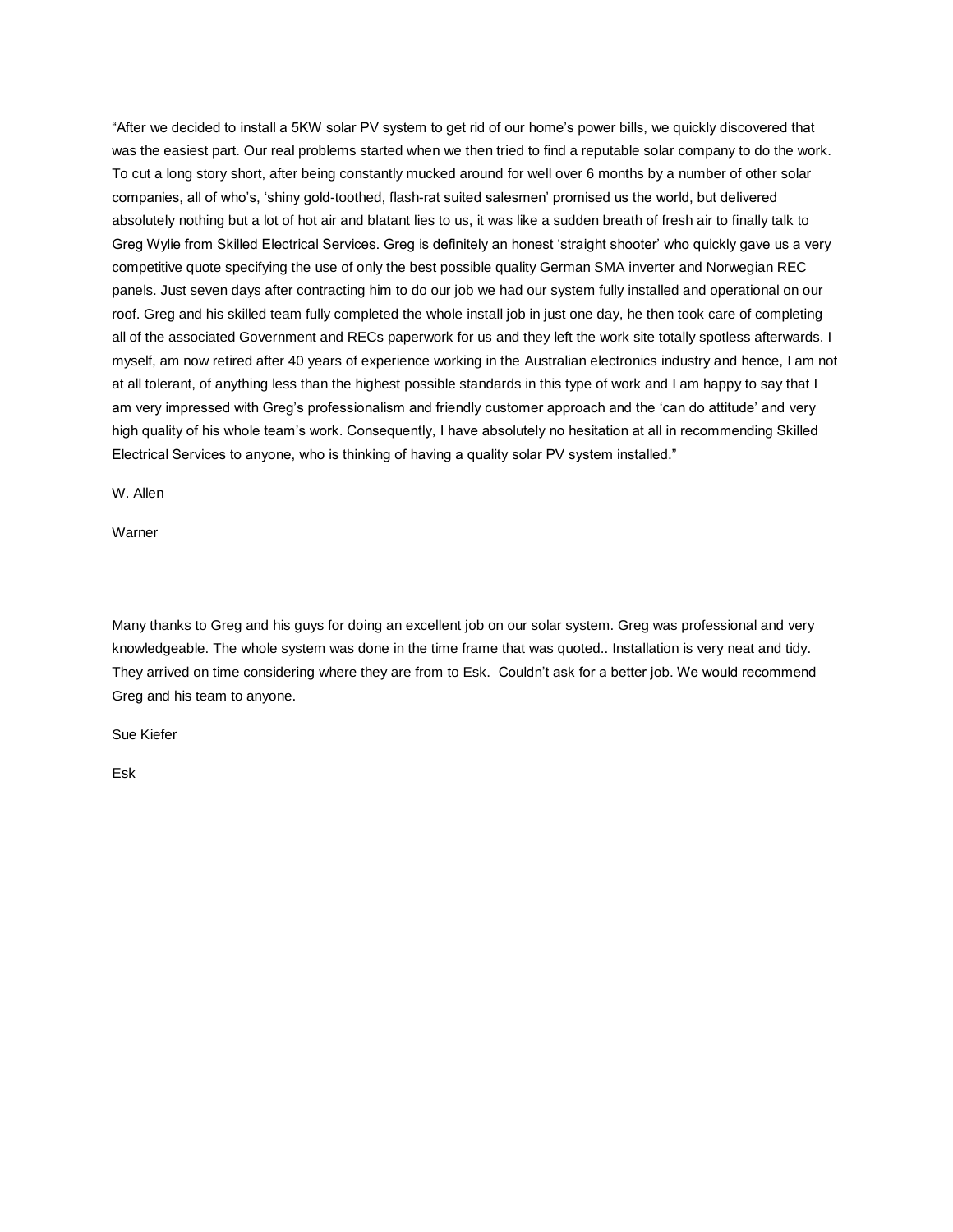Greg Wylie and his team have installed two large solar systems for both our business entity and at our residence during the last year. Watching the methods that Greg uses to streamline the installations is most impressive. Greg is a polite and conscientious service provider. Skilled Electrical is an excellent trade service business. The team are exemplary in their support on the job. The installations went very smoothly, with contacts, arrangements and processes flowing seamlessly. We've been very pleased to receive this service, and gained ready advice when we posed any question about the systems or the operations involved. We thank Greg and the team wholeheartedly, and we can absolutely recommend Greg's business service to any private or business entity requiring any electrical trades' service.

Best Regards

Christine Lauder

Nanango Cabinets

4 Fleming St Nanango

Being a novice in the Solar installation world, I was cautious of potential dodgy tradesmen and problems that could follow. I had no need to worry when Greg and his team arrived at my home to install a 3 KW Solar system. I was immediately put as ease as Greg explained exactly what was going to happen. Greg took the time to explain how everything worked and the procedure that he used to make sure all his work was compliant and to an extremely high standard. It was obvious that Greg and his guys were meticulous and professional throughout the installation, their vehicles and tools were set out immaculately, their procedures were streamlined with room for any onsite problem solving and they maintained a very clean and safe work environment. When the Energex technicians arrived a week or so later to hook up the system to the grid they commented that ours was one of the best and most professional installations they had encountered and that Greg had done everything by the book and gone above and beyond the recommended requirements. This was very pleasing to hear and no surprise after watching Greg and his team in action. Since the installation our system has not missed a beat and is performing very well and Greg is always available to provide advice and tips should they be required. Associates of mine have had some issues with less than professional installations at their properties but I rest easy knowing I have had the best possible installation at my home. I would not hesitate to recommend Greg for any and all electrical work. It was a pleasure to deal with such a professional and reliable team.

Jon Angell,

Pelican Waters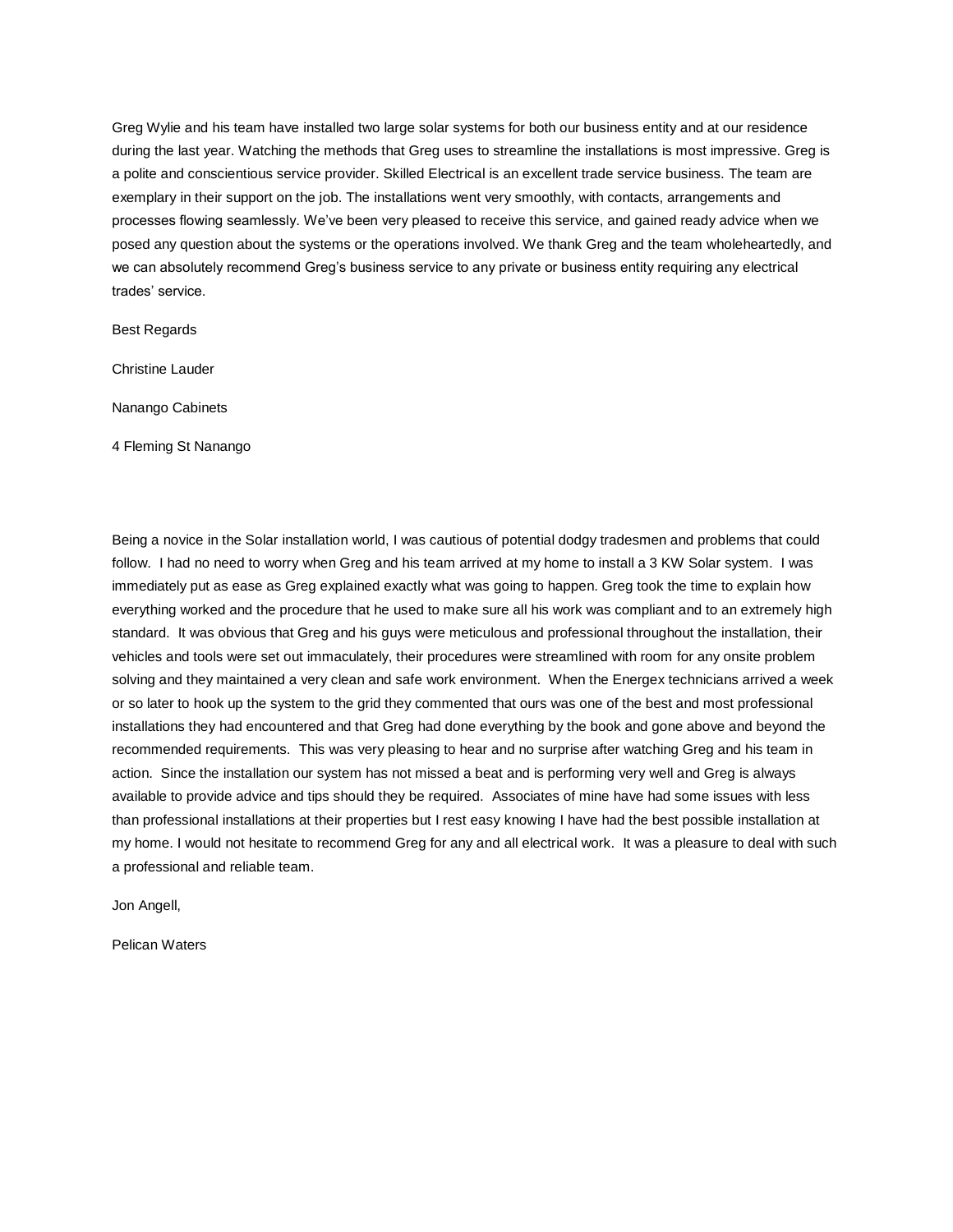## Hi Greg,

Thanks for the great job today. Happy to recommend you guys to anyone. Don't be surprised you get some phone calls from people in North Lakes or Mango Hill.

Warmest Regards, Shane Ryan North Lakes

"Just to let you know that Greg contacted me the next day after your email and dropped around to install the wireless monitor. He also answered quite a few other questions we had about our system, now that it has been in operation for a few months. Since then, the wireless monitor has been working beautifully and providing us with an excellent daily picture of the performance of our system. Many thanks for your excellent service. And also many thanks to Greg, who is a wonderful ambassador for Energy Matters with the quality of his work and overall level of service."

Best Wishes

Noel from Maroochydore

"Our system has now been installed and we can only highly recommend Greg and Callum from Skilled Electrical Services as Energy Matters preferred installers. They were both very polite and diligent in their professionalism in completing the job at hand. Greg then went through the installation in detail with us. We are absolutely delighted and cannot wait for Ergon to get their part done so we can see the meter ticking over in our favour."

Kind regards

Robert and Gail Knock

Kumbia

"Just a note to rave about Greg and his skilled electrical team. What a surprise to find rare tradesmen that take such pride in there work. Punctual, polite, courteous and fastidious, they go the extra mile to make sure everything is explained and executed to perfection. Greg and his team installed both mine and my elderly parent's solar systems, we both had the same wonderful service that we long thought dead." I would highly recommend them to anyone, You too will be impressed !!!!!

Regards

Caroline Arena

Tanawha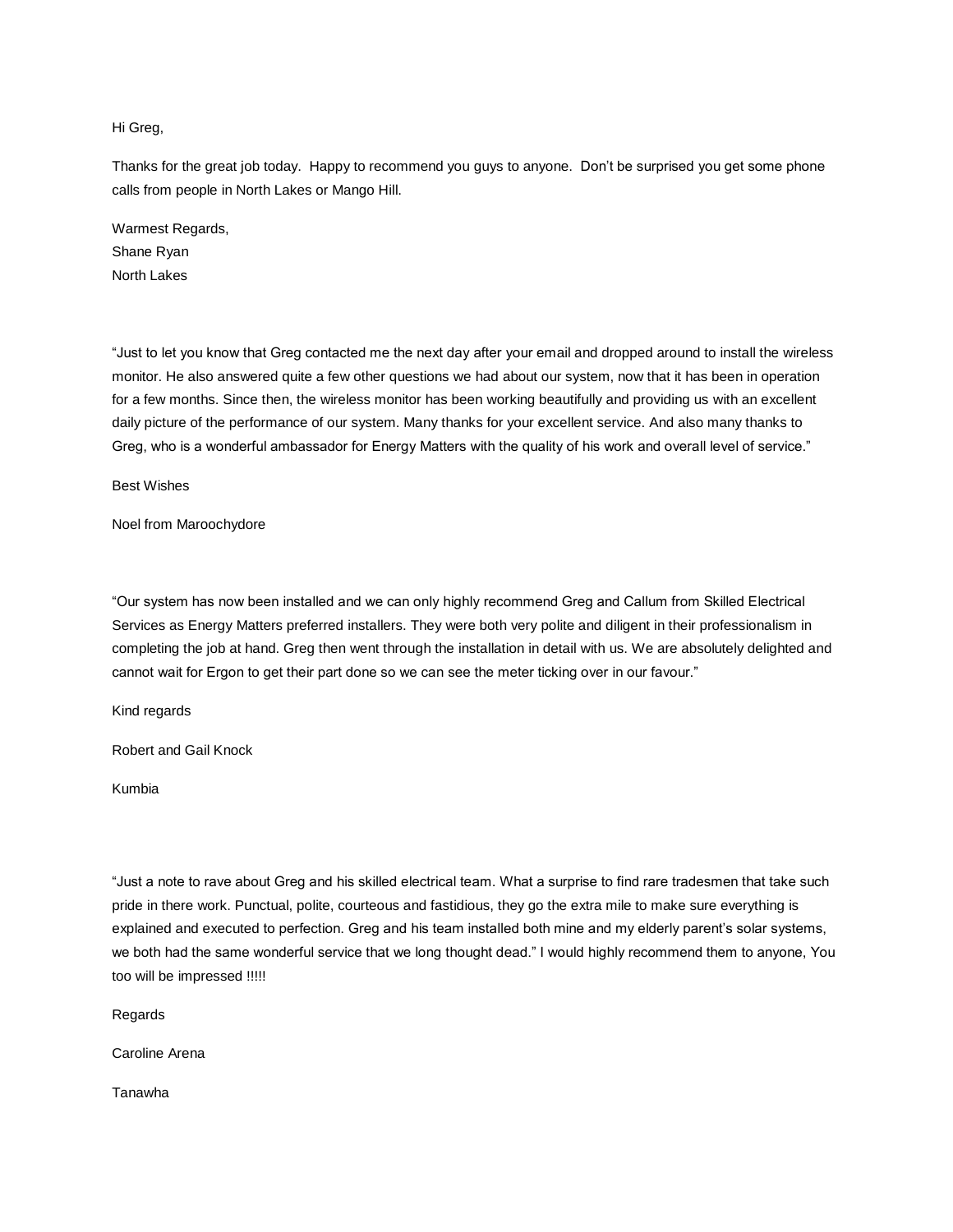"We were very fortunate that our solar electrical system provider "Energy Matters", used the services of Greg Wylie's company "Skilled Electrical" to install our 16 panel system. I cannot fault the service provided by Greg and his staff as the system was installed in a most professional manner. The system has performed excellently and up to it's full specified potential. Greg also took the time to explain in layman terms how the various components are meant to perform, and this gave us added confidence in the system. Thanks Greg for your wonderful assistance."

Mike and Jackie Bowden

2 Buckley Rd.

Scarborough Qld. 4020

"Our 3kw PV system is up and running and we are more than happy with the installation process by Skilled Electrical. From initial site inspection to switch on Greg and Blake exceeded all our expectations. They arrived when they said they would and completed the system install efficiently while respecting our premises. Greg accommodated all our requirements taking time to explain how things might work best. Skilled Electrical are unique in my experience in being efficient, friendly, polite and most rarely, leaving no mess at all. It is unlikely there will be any issues with the quality of the installation, the REC panels and SMA inverter fitted, but we are also confident that Greg would always assist in resolving anything that might occur. Skilled Electrical enhance the reputation of Energy Matters, that company also having been a pleasure to deal with. I often complain about poor service but in this case I have the rare pleasure of singing the praises of Skilled Electrical and Energy Matters."

Tim & Lois Strano

**Tinbeerwah** 

"Hi Rebecca, I would like to let you know that we had our panels installed today by Greg Wylie he is a thorough gentleman and very considerate, his boys were very well mannered, we felt very much at ease and confident while he was installing or panels I would have no hesitation in recommending Greg to other interested person and also the same goes for Energy Matter. At all times we were informed in what is happening throughout the purchase and installation of our solar system. Thank you."

Heike and Ray Davison

Warner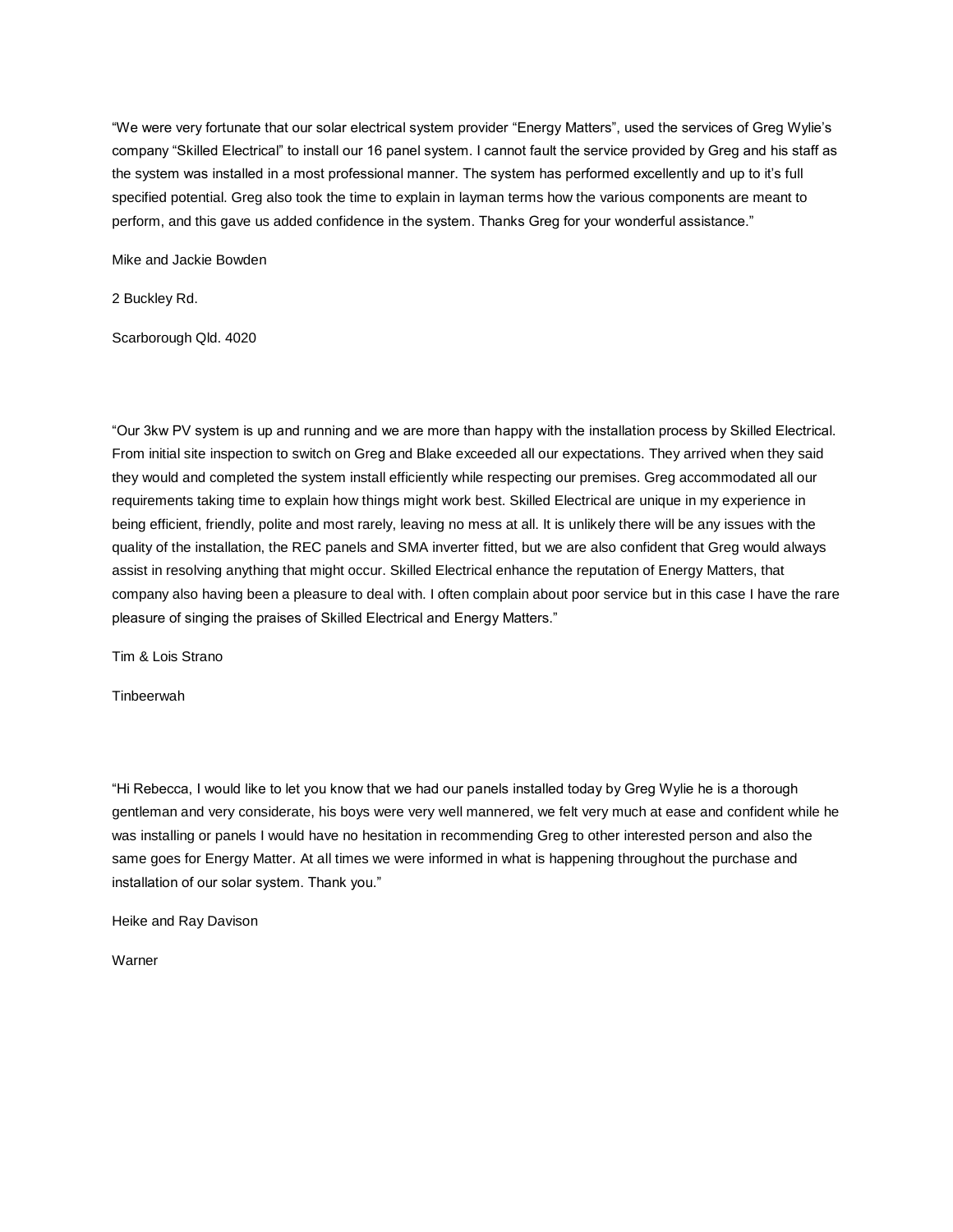"Can you please thank Greg Wylie and his team for the absolute professional service they provided with the installation of the Solar System at our home in Doonan on 10th January. Greg was excellent and communicated with my wife and I continually throughout the day to explain each step. It was refreshing to see a trades person arrive in an immaculate vehicle with all materials properly laid out. The presentation of his crew was first class. Although it was a hot day, they worked tirelessly throughout the day. I would have no hesitation recommending Sunshine Coast Solar and Greg Wylie and his team to anyone."

Best regards,

Lauri Feather

Doonan

"We found Greg Wylie and his team to be professional, reliable, friendly and informative. His personal follow up and expertise were both detailed and educational . We would not hesitate to recommend him and the team." Bob & Adrienne

"To anybody wanting a great solar electrical man, Greg from Skilled Electrical is **the man**. He installed our solar system for us and upon his arrival, he was so friendly and eager to get started, firstly asking where we wanted the inverter put. His suggestions gave our wall some elegance and so neat and tidy. His vehicle and trailer is a credit to him the way he has everything set up very professional. His apprentice was a lovely boy and has the best teacher he could hope for. A perfect job was done and no mess was left behind so nothing to clean up. We had Ergon Energy here to hook the solar up and he commented on what a wonderful and professional job our installer had done. Skilled Electrical are so lucky to have Greg on their payroll you couldn't get better. Again, to Greg, thankyou sooooooo much it was a pleasure to have meet you. Hope to run into you again sometime" cheers

Julie and Bob Marshall

Glenwood

"I am very happy with the install by Greg of Skilled Electrical Services and the performance of the system is very pleasing. Please thank all concerned. If the government contributed more in assisting with these solar systems, the need for generating coal power and the carbon tax problem would be greatly diminished!"

Greg F

Palmwoods, Queensland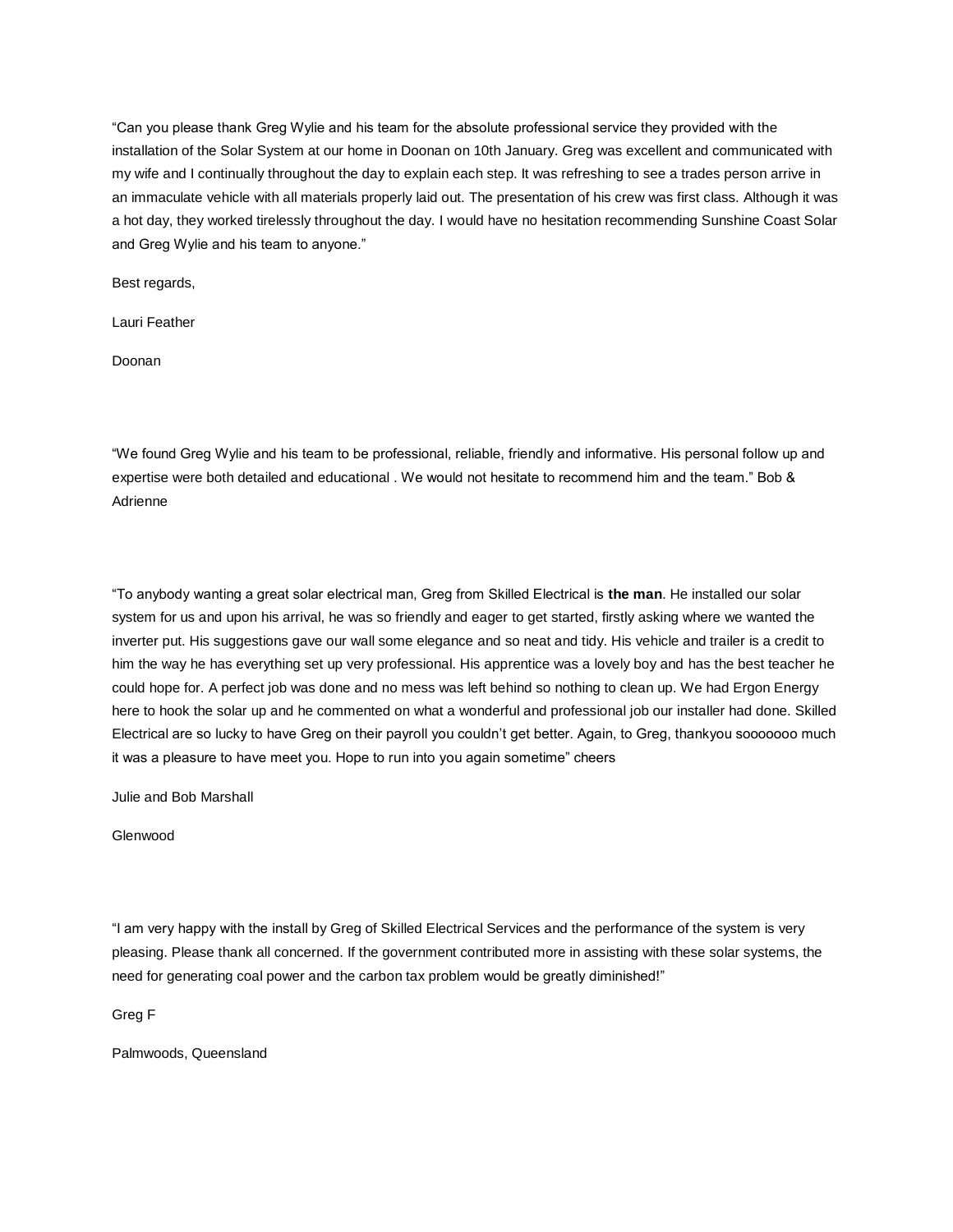"Greg from Skilled Electrical Services Qld Pty Ltd turned up early and on time. He quickly summed up the situation and then began the installation straight away. Professional looking vehicle, equipment and general setup. Greg worked flat out with no breaks, apart from a coffee or two, he got the job done. A very neat and beautifully finished installation, both on the roof and at the inverter/meter box. Greg was friendly and helpful and left with the system up and running and producing electricity from the word go. I hope Energex are as efficient with the meter changeover."

Regards,

John from Kilcoy

"The system was installed by Greg and Aaron from Skilled Electrical Services. They are a credit to Energy Matters. Professional, friendly and went out of their way to advise and answer any questions that we had during the installation, offering any further follow up if required. Thank you for your professional approach to initiating and completing the sale of the system and your patience in answering the many questions that we posed. We have and will be recommending you to family and friends."

David B,

Coral Cove, Queensland

"I am just letting you know that our Solar Power system was installed this morning. Greg & his crew were fantastic. Greg introduced his co-workers to us & then gave us a comprehensive run down on our entire system. After finishing the installation they cleaned everything up. Greg then explained the full functions of the inverter. Christine & I would like you guys to send Greg a message of thanks for his excellent service, the whole crew was outstanding. We would also like to thank all at Energy Matters for your excellent service & excellent product. We will have no hesitation in highly recommending your company to our friends or anyone we find out is looking for a Solar Power system."

Robin & Christine

Eaton Hills

"I have been meaning to write and praise the installation. Greg and his team were very professional and informed us along the way with the install. All the staff were very courteous and polite. The actual install was very neat and tidy, and they left the area immaculate. We are very pleased with the installation and are looking forward to saving money."

Lee & John

Marcoola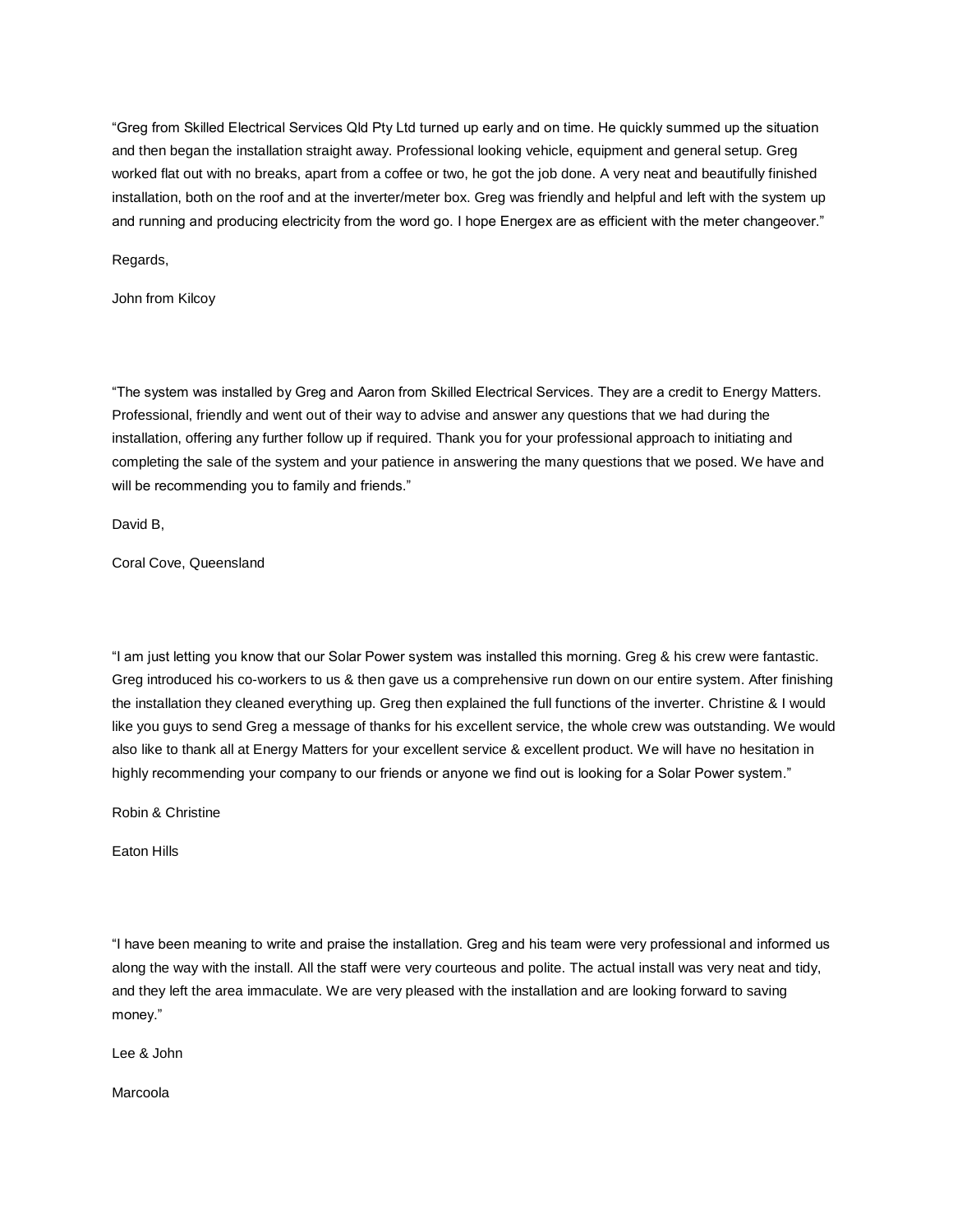What a pleasure it is to have tradespeople who are on time, polite, extremely knowledgeable, provide excellent service and follow up plus also clean up spotlessly when the job is complete ! This is the experience I had with Greg & his team from Skilled Electrical when having our solar power system installed. I thoroughly recommend Skilled Electrical and have in fact referred them to friends who have also been delighted with the service they provided.

Maree Bartils

Marcoola

Just a note to say thanks for the excellent job you and Blake did installing the 5kw solar system on our house in Toowoomba. As with the two previous installations you have done for us in the past 9 months we were impressed with your punctually, and attention to detail. The finished jobs were very neat and tidy, and are all performing up to, or above expectations.

Thanks again.

Richard and Lois Roberts

Toowoomba

We purchased a Solar Energy System from Energy Matters and were fortunate enough to have this installed by Skilled Electrical. Greg Wylie, the company principal, was extremely helpful throughout the process. He explained the options for the set up and had a ?no fuss?, personable approach to dealing with all issues. His quality of workmanship, organisation and attention to detail were outstanding, as was his obvious knowledge of the product and its functions. We would have no hesitation in recommending Greg to anyone intending to install solar energy systems. (However, he still owes us for the cups of coffee!…only joking)

D & J Murray

Peregian

Greg and his team have been professional from start to finish. Skilled Electrical were reliable prompt and communicative from taking care of all relevant paperwork to following up system performance. We recommend Skilled Electrical for anyone that is considering Solar Power that wants an installation that is completed to an excellent standard.

Kevin and Aileen Muratore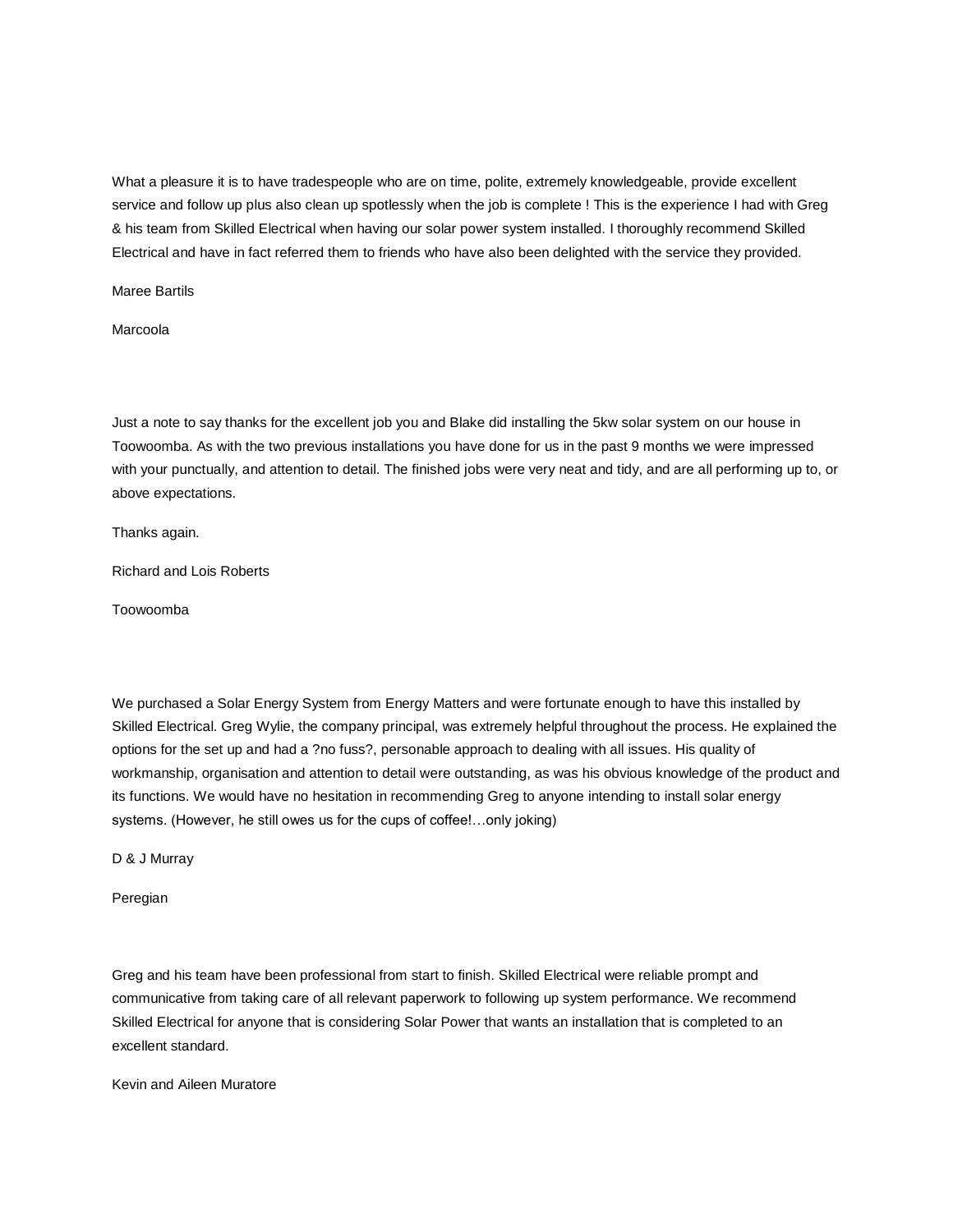Skilled Electrical Services were given the task of installing our solar PV system, purchased through Energy Matters. Greg arrived on site, at the arranged time, providing a skilled and professional installation with great attention to detail. Unfortunately the inverter failed five weeks later, during the Christmas holiday period when Energy Matters were closed for business. Greg immediately responded to my telephone call and attended site, even though he was on holiday and due to go away with his family that afternoon. Before leaving for his trip he had emailed Energy Matters and requested a replacement inverter. As soon as the replacement had been delivered, he was able to replace and verify correct operation of the inverter immediately. I have no hesitation in recommending Greg as he arrives on time, does an excellent job and is able to spend time discussing any aspect of the system, such is his breadth of knowledge.

A true professional.

Ian.

Caloundra.

"As a busy health club manager on the Sunshine Coast, I know how tricky it can be finding a reliable and prompt tradesperson. I recently needed some urgent electrical work and I contacted Greg from SKILLED Electrical Services. Greg promptly attended and assessed the work and I found him to be honest, clear and professional. I had no hesitation in offering him the work. It is refreshing to watch a professional trades person work quickly and efficiently, without problem. Not only was the work completed quickly, but the area was cleaned prior to departure. I can confidently recommend Greg from SKILLED electrical services, particularly if you are looking for quick, honest and reliable service!"

Jerome Smith

Manager Fitness Plus Coolum

"When setting out to design and fit out the new showroom at Altitude Volvo in Brighton, Melbourne, I found it challenging to source an experienced lighting Consultant to design effective and appropriate lighting for my unusual shaped showroom. I was very fortunate to have been recommended to Greg Wylie from Skilled Electrical Services Queensland who has an impressive portfolio along the East Coast of Australia for designer homes, pubs, restaurants, factories and now car showrooms. I found Greg's enthusiasm, excitement and passion with lighting showed in his work, as the showroom is not mainstream. I put my confidence in him to design a unique concept for showroom lighting which is a first of its kind. The results were beyond my expectations. There is no other showroom like Altitude Volvo Brighton and now not only are we the leader prestigious car dealership but also now our showroom reflects our product. I have had amazing positive feedback from old and new clients and believe the atmosphere created in my new Showroom has improved my business. Thank You Greg! We're excited here at Altitude Volvo Brighton."

Robert Barber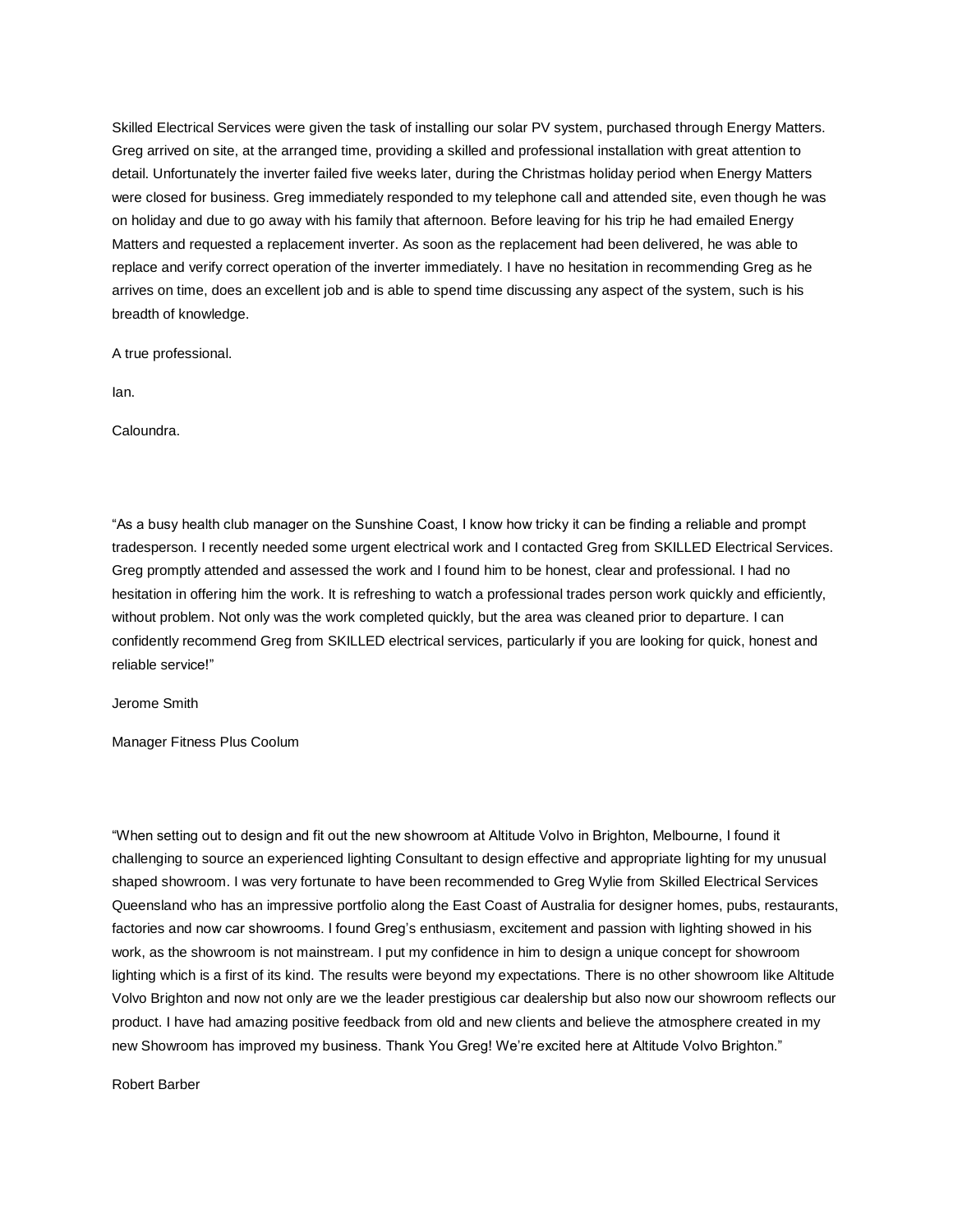Dealer Principal

Altitude Volvo Brighton

"We purchased a large country 100-year-old pub, in western Queensland, with a large shortfall in electrical compliance. We needed a new electrical board fitted, new wiring, more power connected, fridge repairs, new exit lights, new smoke alarm system and heaps of other stuff to get us compliant. I contacted many electricians in the area (within 200kms) and most of them promised to have a look at the job but didn't. The ones that did, wanted 6 months to do it. We didn't have that luxury and needed it done quickly, but well enough to pass compliance and suit the pub. We were given Greg's name by a friend, who is based on the Sunshine Coast. Not a problem for Greg. He flew in and assessed the job then rang me a few days later with the detailed quote. There were some unknowns in the quote, but without ripping out walls to check on wiring etc, no sparky could accurately quote some of the items. We liked Greg's attention to detail, planning and attitude, so we gave him the ok. Within 2 weeks, he and his crew were on site and into it. The job took 3 weeks and on the last day, the building assessor and the Qld Fire Service Compliance Officer gave us the OK. This wouldn't have been possible without Greg's dedication, planning and execution of the job. He was on time, didn't exceed the quoted amount and all whilst under very trying circumstances. There is nothing more we could have asked for. Greg is a very professional operator, does what he says he'll do on time, and good bloke. Not many with all that nowadays!!!"

Michael Lucas

Owner PUBSRUS

"Skilled Electrical headed by Greg Wylie were contracted to complete all electrical work at my three hotels for a period of seven years. This work included major rewire of property's to ongoing maintenance work. I always found all the Skilled Electrical Service staff to be very professional, discreet, reliable and cost effective. All of their work was completed to the highest standard and always completed on time without fuss. I would have no hesitation in recommending Greg Wylie and his staff to anyone looking for a professional electrical company to service their any need."

Ross Gregory

**Director** 

Quality Hospitality International